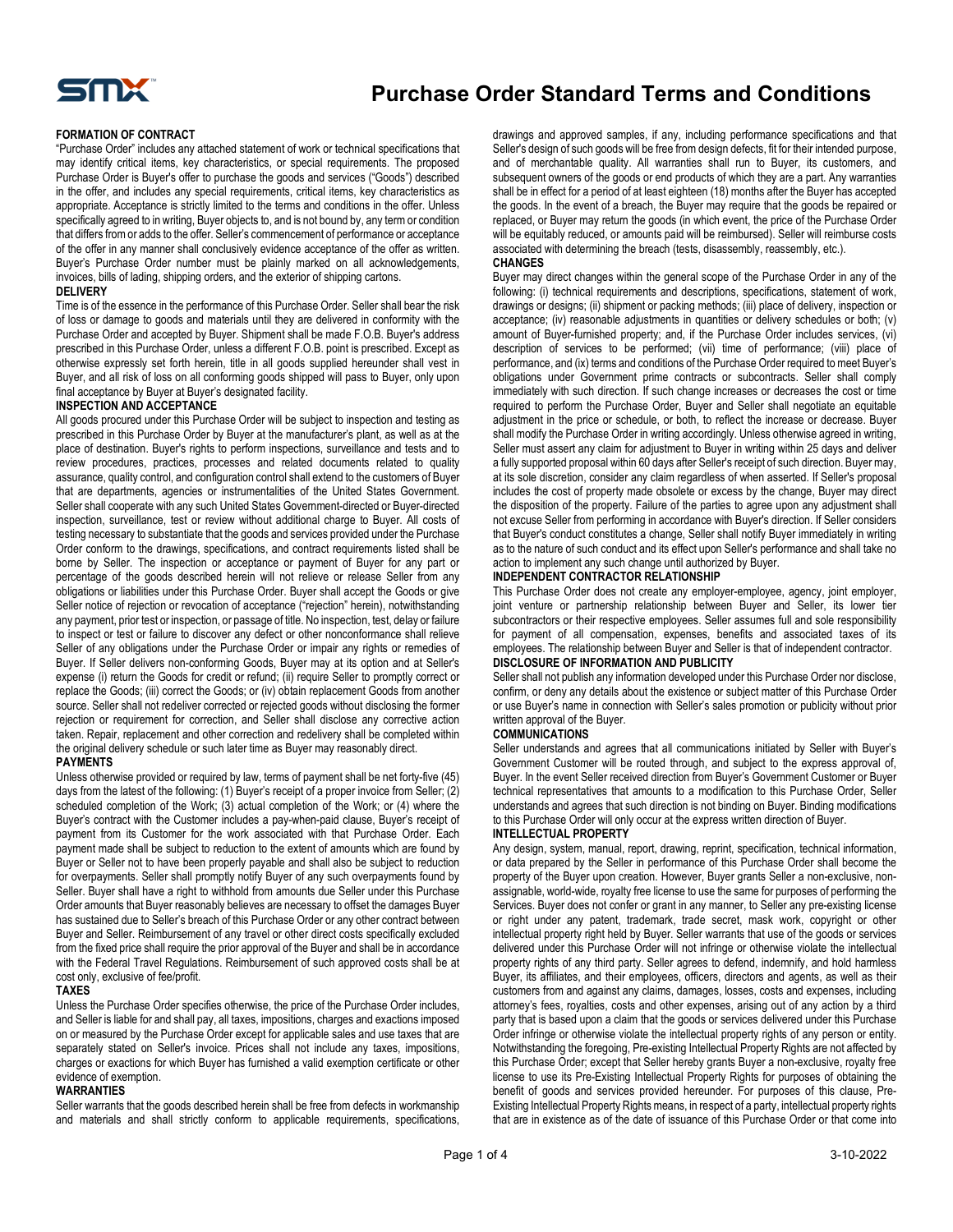

existence after the date of this Purchase Order other than in connection with this Purchase Order.

#### **INDEMNIFICATION**

Seller shall indemnify and hold Buyer harmless from and against any and all liability, damages, losses, claims, demands, judgments, costs and expenses which relate to, arise out of, or are asserted or incurred as a result of: (1) the performance of the Work by Seller or Seller's Employees; (2) the failure of Seller and Seller's Employees to comply with all applicable laws in performing the Work under this Purchase Order; (3) the negligence or wrongful acts of Seller or Seller's Employees; (4) any failure by Seller to comply fully with any laws or regulations, whether or not the same are specifically referenced in this Purchase Order; or (5) any claims made by Seller's Employees arising out of the performance of Work; provided, however, that the foregoing indemnity obligation shall not apply to any injury, damage or loss caused by the sole negligence or willful misconduct of the Buyer. For purposes of this provision, the term "Seller's Employees" shall include all of Seller's employees, lower tier subcontractors, and agents. Indemnification.

#### **CONSEQUENTIAL DAMAGES AND LIMITATION OF LIABILITY**

The Buyer will not be liable for, nor will the measure of damages assessed against it include, any indirect, incidental, special, consequential or punitive damages or amounts for loss of income, loss of data, loss of profits or loss of savings, whether incurred by Seller or any other third party. In no event will Buyer be liable for the failure of the Client to provide consent to use the services of Supplier. Except in the case of fraud or willful misconduct, in no event shall Buyer be liable for damages in excess of amounts paid to Seller hereunder.

#### **COMPLIANCE WITH LAWS**

Seller shall comply with all applicable federal, state, and local laws, Government orders, and regulations ("**Applicable Laws**") in the performance of this Purchase Order, including but not limited to the provisions of the Occupational Safety and Health Act of 1970 and the standards and regulations issued thereunder. Seller will not knowingly employ an unauthorized alien (as defined in subsection (h)(3) of the Immigration Reform and Control Act of 1986) where such alien was hired after November 6, 1986, or where it has come to their attention that an alien has become an unauthorized alien after that date. Seller also warrants that all goods and services furnished under this Purchase Order will conform to and comply with all Applicable Laws. Seller shall indemnify, defend, and hold Buyer harmless from and against any and all claims, costs, damages, and expenses (including actual attorney's fees) incurred directly or indirectly due to Seller's failure to comply with Applicable Laws.

#### **WAIVERS, APPROVALS, AND REMEDIES**

Failure by either party to enforce the provisions of this Purchase Order or any applicable law shall not constitute a waiver of the requirements of such provisions or law, or act as a waiver of the right of a party thereafter to enforce such provision or law. Buyer's approval of goods or services shall not relieve Seller of its obligation to comply with the requirements of this Purchase Order. The rights and remedies of Buyer hereunder are cumulative and in addition to any other rights and remedies provided by law or in equity.

#### **ASSIGNMENT**

Seller may not assign, or transfer its duties, interest, or obligations under this Purchase Order without obtaining the prior written approval of Buyer, which approval may be withheld in Buyer's sole and absolute discretion. Buyer reserves the right to assign or transfer part or all its rights, powers, and privileges under this Purchase Order for any reason to: (1) any affiliate of the Buyer; or (2) any successor in interest to Buyer by way of merger or consolidation or the acquisition of substantially all of its assets. Seller shall also provide Buyer written notice of any proposed plans for moving Seller's manufacturing location for the goods or moving tooling or other equipment utilized in the manufacture of the goods to another facility. In no event shall Seller proceed with implementing such plans prior to obtaining Buyer's prior written approval.

# **GOVERNING LAW**

This Purchase Order shall be interpreted and enforced in accordance with the laws of the State of Maryland, in all respects, including statutes of limitations, but specifically excluding the conflict of law's provisions normally applied therein to any dispute or controversies arising out of or pertaining to this agreement.

# **EXPORT CONTROL COMPLIANCE**

In the performance of this Purchase Order, Seller shall comply with all applicable US trade requirements (the "**US Trade Requirements**"), which include, without limitation, the International Traffic in Arms Regulations, the Export Administration Regulations, the Foreign Trade Regulations, and the requirements of the Department of Justice / Bureau of Alcohol, Tobacco, Firearms, and Explosives; the Department of the Treasury / Office of Foreign Assets Controls; and the Federal Trade Commission. Seller shall achieve full compliance independent of Buyer unless otherwise agreed in writing between Buyer and Seller. In addition, Seller shall fully collaborate with Buyer in any request to establish the jurisdiction and classification of items / technical data / services, and Seller shall give US export requirements primacy should the requirements of more than one jurisdiction apply. Seller shall immediately notify Buyer in writing of any actual or alleged violation of this Section, and shall indemnify, defend, protect, and hold harmless Buyer, its affiliates, and their officers, agents, and employees from and against any and all claims, demands, causes of action, costs, fines, penalties, attorney's fees, and other expenses arising from a breach, or an alleged breach, by Seller of this Section.

#### **SECURITY REQUIREMENTS**

The Seller shall comply with the Computer Security Act of 1987 and the National Industrial Security Procedures Operating Manual (NISPOM) for safeguarding classified information (DoD 5220.22M). If applicable, the Seller's facility that processes security clearances shall be cleared for Top Secret. The Seller shall be responsible for providing properly cleared personnel and ensuring compliance by its employees with security regulations of Government installations or other facilities where work is performed under this Purchase Order. This includes the safekeeping, wearing, and visibility of badges when required; and the return of all badges and Government property upon completion. All clearances, checks, research, and associated activities shall be at Seller's expense, and shall not result in any direct cost to either Buyer or the US Government.

#### **QUALITY CONTROL**

The Seller shall establish and maintain a quality control system for the Goods purchased under the Purchase Order. Seller shall have a continuing obligation to promptly notify Buyer of any violation of or deviation from Seller's approved inspection/quality control system and to advise Buyer of the quantity and specific identity of any Goods delivered to Buyer during the period of any such violation or deviation.

# **BUSINESS CONDUCT**

Seller shall conduct its business in an ethical manner and shall communicate to its employees the importance of conducting themselves in an ethical manner**.** Seller shall ensure employees are aware of how they contribute to product and service conformity and safety**.** Seller shall comply with all the rules and policies established by Buyer for access to and activities in and around premises controlled by Buyer or Buyer's customer.

#### **COUNTERFEIT GOODS**

Seller shall not furnish Counterfeit Goods to Buyer, defined as goods or separatelyidentifiable items or components of goods that: (i) are an unauthorized copy or substitute of an Original Equipment Manufacturer or Original Component Manufacturer (collectively, "OEM") item; (ii) are not traceable to an OEM sufficient to ensure authenticity in OEM design and manufacture; (iii) do not contain proper external or internal materials or components required by the OEM or are not constructed in accordance with OEM design; (iv) have been re-worked, re-marked, relabeled, repaired, refurbished, or otherwise modified from OEM design but not disclosed as such or are represented as OEM authentic or new; or (v) have not passed successfully all OEM required testing, verification, screening, and quality control processes. Notwithstanding the foregoing, Services or items that contain modifications, repairs, rework, or re-marking as a result of Seller's or its subcontractor's design authority, material review procedures, quality control processes or parts management plans, and that have not been misrepresented or mismarked, shall not be deemed Counterfeit Goods. Counterfeit Goods shall be deemed nonconforming to this Purchase Order. Seller shall implement an appropriate strategy to ensure that goods furnished to Buyer under this Purchase Order are not Counterfeit Goods. Seller's strategy shall include, but is not limited to, the direct procurement of items from OEMs or authorized suppliers, conducting approved testing or inspection to ensure the authenticity of items, and, when items are to be procured from non-authorized suppliers, obtaining from such non-authorized suppliers appropriate certificates of conformance that provide one or more of the following: (i) the OEM's original certificate of conformance for the item; (ii) sufficient records providing unbroken supply chain traceability to the OEM; or (iii) test and inspection records demonstrating the item's authenticity. If Seller becomes aware or suspects that it has furnished Counterfeit Goods to Buyer under this Purchase Order, Seller promptly, but in no case later than thirty (30) days from discovery, shall notify Buyer and replace, at Seller's expense, such Counterfeit Goods with OEM or Buyer-approved goods that conform to the requirements of this Purchase Order. Seller shall be liable for all costs related to the replacement of Counterfeit Goods and any testing or validation necessitated by the installation of authentic goods after Counterfeit Goods have been replaced. Seller bears responsibility for procuring authentic goods or items from its subcontractors and shall ensure that all such subcontractors comply.

# **CONFLICT MINERALS**

The Seller hereby represents, warrants, covenants and certifies that (i) it is in full compliance with all applicable conflict minerals laws, including, without limitation, Section 1502 of the Dodd-Frank Wall Street Reform and Consumer Protection Act of 2010, as it may be amended from time to time and any regulations, rules, releases, decisions or orders relating thereto adopted by the Securities and Exchange Commission or successor governmental agency responsible for adopting regulations relating thereto (collectively, the "Act"), and (ii) none of the Goods furnished hereunder shall contain any conflict mineral (including, but not limited to, tin, tantalum, gold and tungsten) originating in the Democratic Republic of the Congo or an adjoining country (the "Conflict Region") unless (x) such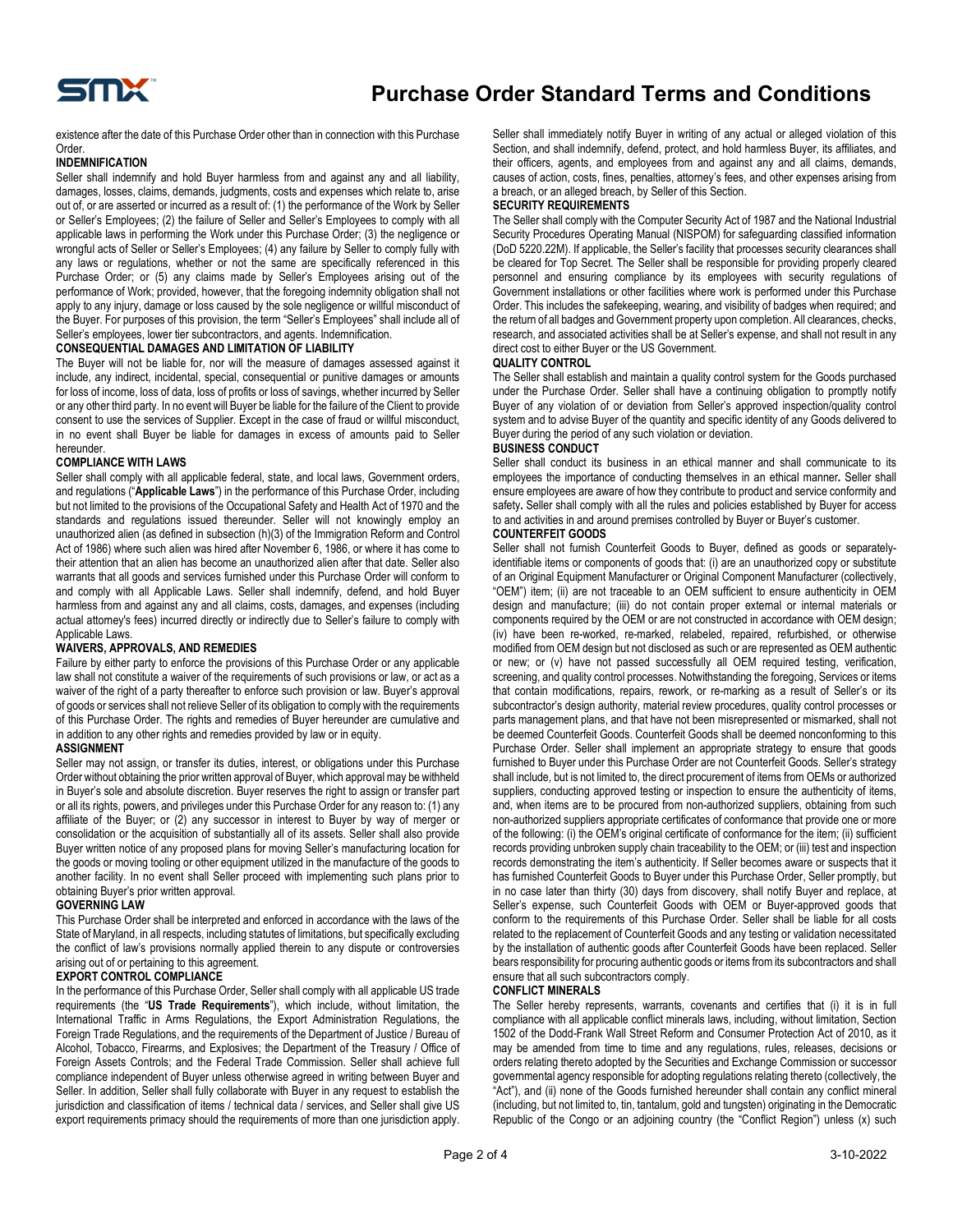

conflict mineral is from recycled or scrap sources or (y) such conflict mineral was outside the supply chain prior to January 31, 2013. The Seller further agrees, at any time upon the Buyer's reasonable request, (1) to promptly certify in writing as to the Seller's compliance with this paragraph, (2) to promptly provide the Buyer with such information regarding the source and chain of custody of all conflict minerals that may be contained in the Goods delivered hereunder, (3) to reasonably cooperate with the Buyer's efforts to comply with the requirements of the Act, and (4) to cause its subcontractors and sub-suppliers of every tier to provide the Seller and the Buyer with the information and cooperation that the Seller is required to provide under the foregoing clauses (1), (2) and (3). Should the Seller learn or have reason to know of or suspect any development that makes it likely that any Good furnished hereunder contains any conflict mineral originating in the Conflict Region in violation of the foregoing, or that in any other way makes inaccurate, incomplete or misleading the representations, warranties and certifications of the Seller set forth herein, then the Seller shall immediately advise the Buyer in writing of such knowledge or suspicion and all related information known to the Seller. The Seller acknowledges that the Buyer will rely on the accuracy and completeness of information that the Seller furnishes to the Buyer as the basis for the Buyer's compliance with the Act.

#### **PARTS OBSOLESCENSE**

Buyer may desire to place additional orders for Work purchased hereunder. Seller shall provide Buyer with a list of substitute or alternative parts if original parts are not available. **CONFIDENTIALITY OF ALL DRAWINGS, SPECIFICATIONS, PLANS, AND OTHER PROPRIETARY INFORMATION**

All drawings, specifications, plans, programs, designs, software, and all other information furnished to Seller by Buyer, or obtained by Seller from Buyer, in connection with this Purchase Order shall be held in confidence by Seller, and shall be considered by Seller to be the Confidential Information of Buyer, subject to the terms and conditions of this Purchase Order, and shall not be used by Seller for any purpose other than for the performance of the Services or as otherwise authorized in writing by Buyer. Seller acknowledges that all such drawings, specifications, plans, programs, designs, software, and all information furnished to or obtained by Seller in the performance of the Services under this Purchase Order are the property of Buyer or Client, and shall be returned to Buyer, along with any copies made thereof, upon the completion of the Services, except that Seller may retain one confidential copy of any such information for its records. Any obligation to keep information confidential in this clause will not apply to information that is or becomes part of the public domain otherwise than through a breach of this Purchase Order or to information that is required to be disclosed by law. Seller shall not communicate with Buyer's Customer or higher tier Customer about this Purchase Order, except as expressly permitted by Buyer. This clause does not prohibit Seller from communicating with the U.S. Government with respect to (1) matters Seller is required by law to communicate to the Government, (2) an ethics or anticorruption matter, (3) any matter for which this Purchase Order, including a FAR or FAR Supplement clause included in this Purchase Order, provides for direct communication by Seller to the Government, or (4) if Seller is a small business concern, any material matter pertaining to payment or utilization. **RECORDS AND AUDIT**

Seller shall retain all records and documents pertaining to the Goods for a period of no less than three years after final payment. Buyer shall have the right to have a third-party auditor examine all records related to pricing and performance to evaluate the accuracy, completeness and currency of cost and pricing data submitted with Seller's bid or offer to sell; and related to "Changes," "Termination for Convenience" or "Termination for Default" articles of the Purchase Order.

#### **INSURANCE**

Unless otherwise specified by the Buyer in writing, the Seller shall maintain insurance with an insurer rated A or higher in the following amounts:

- Comprehensive General Liability (including Products and Completed Operations Coverage) \$1 Million
- Workers Compensation statutory levels.
- Employers Liability \$1 Million Bodily Injury by accident Each Accident;
- Motor Vehicle \$1 Million CSL in coverage.

Further, in the event that Seller is providing consulting or professional services under this Purchase Order, Seller shall also maintain "claims-made" professional errors and omissions insurance coverage in an amount not less than \$1 million per claim, and in the aggregate. In all cases, Seller's Comprehensive General Liability and Motor Vehicle Insurance shall name Buyer and its agents, employees and subcontractors as additional insureds (by endorsement), and shall include a waiver of subrogation against Buyer, its agents, employees and subcontractors. Within 10 days after award of this Purchase Order and prior to performance of any work under this Purchase Order, whichever is earlier, Seller will provide to Buyer a certificate of insurance evidencing the above requirement. **TERMINATION FOR CONVENIENCE**

Buyer may, by notice in writing, direct Seller to terminate work under this Purchase Order in whole or in part, at any time, and such termination shall not constitute a default. Seller will thereupon immediately stop work on the terminated portion of the work and notify all lower-tier subcontractors/vendors to do the same. Buyer may take immediate possession of all work so performed upon notice of termination. Seller shall be entitled to: (1) reimbursement for its actual costs incurred up to and including the date of termination (such costs to be determined in accordance with recognized accounting principles); and, (2) a reasonable profit on the work done prior to termination. The total amount shall be paid by the Buyer subject to good faith negotiations between the Buyer and Seller. Under no circumstances shall Seller be entitled to overhead or profit on any un-executed work. **TERMINATION FOR DEFAULT**

If, in the Buyer's opinion, the Seller appears to be insolvent or in such an unsound financial condition as to endanger performance, or if Seller breaches this Purchase Order and if such breach is incapable of being cured, Buyer may, by written notice to Seller, immediately terminate this Purchase Order for default. If Seller breaches this Purchase Order, and if such breach is capable of being cured, and if Seller fails to cure such a breach within ten (10) calendar days after receiving written notice of the breach from Buyer, Buyer may by written notice to Seller immediately terminate this Purchase Order or any part thereof for Seller's default. Upon any such termination, the Seller shall continue the work not terminated, and Buyer may require that Seller deliver to Buyer any goods and/or materials associated with this Purchase Order (e.g., drawings, records, equipment, etc.) in any stage of production in the possession of Seller or anyone under its control to the Buyer within two (2) business days after receipt of Buyer's written request. The Buyer may acquire supplies or services similar to those terminated, and the Seller will be liable to the Buyer for any excess costs for those supplies or services. The Seller shall protect and preserve property in its possession in which the Buyer or Customer has an interest. The Buyer shall pay the Seller for completed supplies delivered and accepted. The Buyer and Seller shall agree on the amount of payment for materials delivered and accepted and for the protection and preservation of property. Failure to agree will be a dispute. The Buyer may withhold from these amounts any sum the Buyer determines to be necessary to protect the Buyer against loss. If, after termination, it is judicially determined that the Seller was not in default, or that the default was excusable, the rights and obligations of the parties shall be the same as if the termination had been issued for the convenience of the Buyer.

#### **STOP WORK ORDER**

Buyer may at any time, by written order, require Seller to stop all or any part of the work called for by this Purchase Order for a period of up to ninety (90) days and for any further period to which the Parties may agree. Upon receipt of such an order, Seller shall comply with its terms and take all reasonable steps to minimize the incurrence of costs allocable to the work covered by the order during the period of work stoppage. After the stop work order is cancelled, Seller shall resume work. An adjustment in the delivery schedule and/or price shall be made if the stop work order reasonably and directly results in an increase in the time and/or cost required for performance, provided, however, that if such work stoppage arises from a stop work direction given by Buyer's client, then Seller will only be entitled to an adjustment in the delivery schedule and/or price to the extent that Buyer is able to obtain an equitable adjustment in time and/or price from Buyer's client as a result of such work stoppage.

#### **FORCE MAJEURE**

Neither Buyer nor Seller shall be liable for any failure to perform under this Purchase Order if such failure is due to events which are beyond the reasonable control and without the fault or negligence of such affected party, provided, however, that the Seller will only be entitled to an adjustment in the delivery schedule and/or price as a result of such a force majeure event to the extent that Buyer is able to obtain an equitable adjustment in time and/or price from Buyer's client as a result of such force majeure event. The following events, for illustrative purposes only and without limitation, shall constitute force majeure under this Purchase Order: (Acts of God or of a public enemy, Acts of Government, Fires, Floods, Epidemics, Quarantine restrictions, Strikes, Freight embargoes, Unusually severe weather, etc.) Each party shall give the other immediate written notice of any event that such party claims is a Force Majeure condition that would prevent the party from performing its obligations hereunder, and of the cessation of the condition. A party's notice under this Section shall include the party's good faith estimate of the likely duration of the Force Majeure condition.

# **CERTIFICATIONS AND REPRESENTATIONS**

By acceptance of this Purchase Order, either in writing or by performance, Seller certifies that as of the date of award of this Purchase Order neither Seller, nor any of Seller's principals, is debarred, suspended, or proposed for debarment by the US Government or any State Government. Further, Seller shall provide immediate written notice to the Buyer in the event that during the performance of this Purchase Order the Seller or any of Seller's principals are debarred, suspended, or proposed for debarment by any Federal or State Government entity. Furthermore, Seller certifies that it shall promptly disclose to Buyer in writing should it be any change in status with respect to the matters covered by and of the representations and certifications submitted by Seller to Buyer. Seller certifies to the best